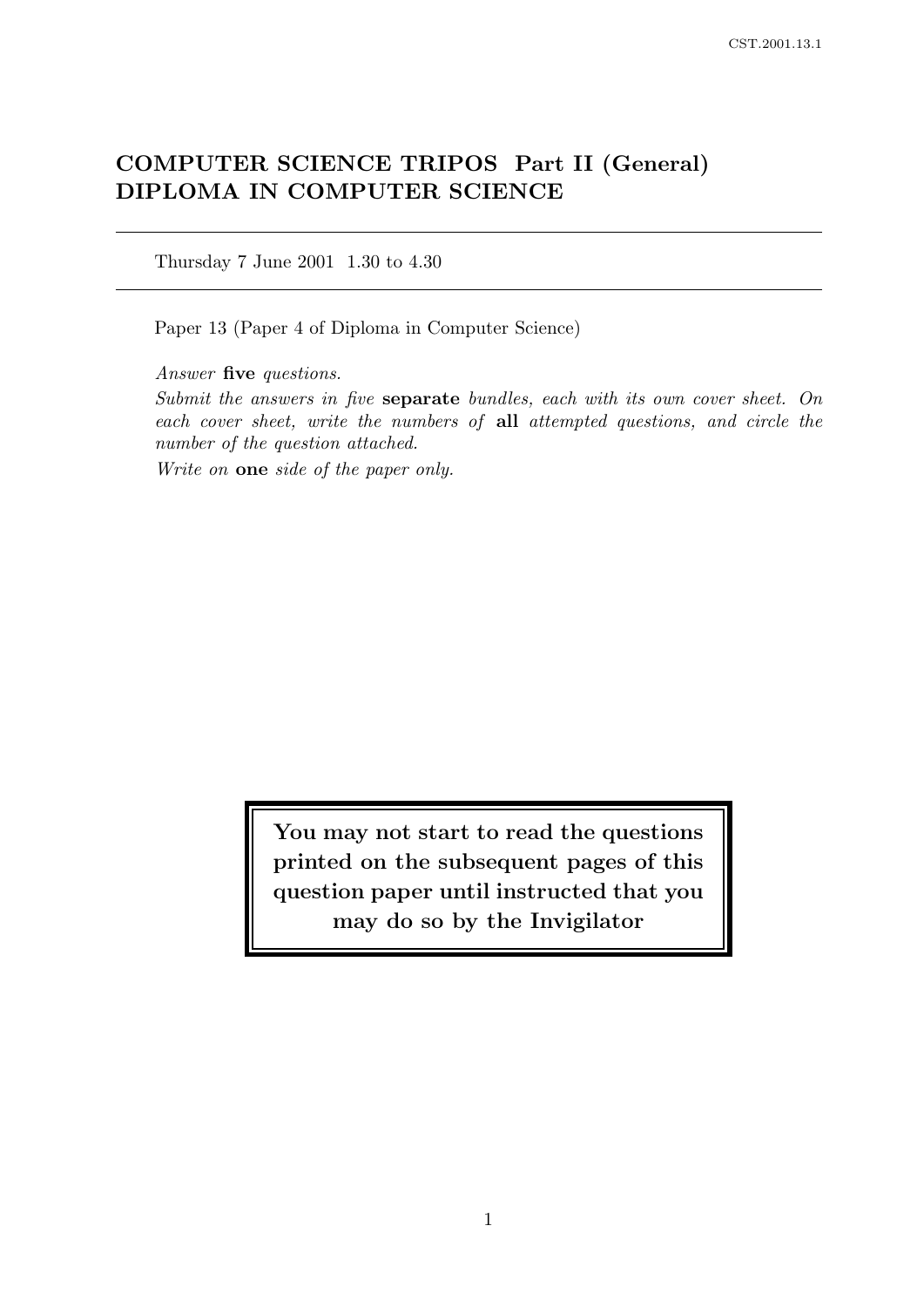# 1 Distributed Systems

- (a) Explain the problem of clock drift in distributed systems. [2 marks]
- (b) What sources of conventional earth time might be used by computer systems? How would you estimate bounds on the accuracy of time received from such a source? [4 marks]
- (c) What constraint does distributed inter-process communication (IPC) impose on the clock values of the communicating parties? [1 mark]
- (d) Outline one clock synchronisation protocol that satisfies this constraint. [4 marks]
- (e) For each of the cases of IPC illustrated below, give the vector clock values that message receiving and delivery modules could maintain for each process.



(f) Define "causal order" of message delivery. In which, if any, of  $(i)$  to  $(iv)$  above is causal order violated at the message receiving module? [3 marks]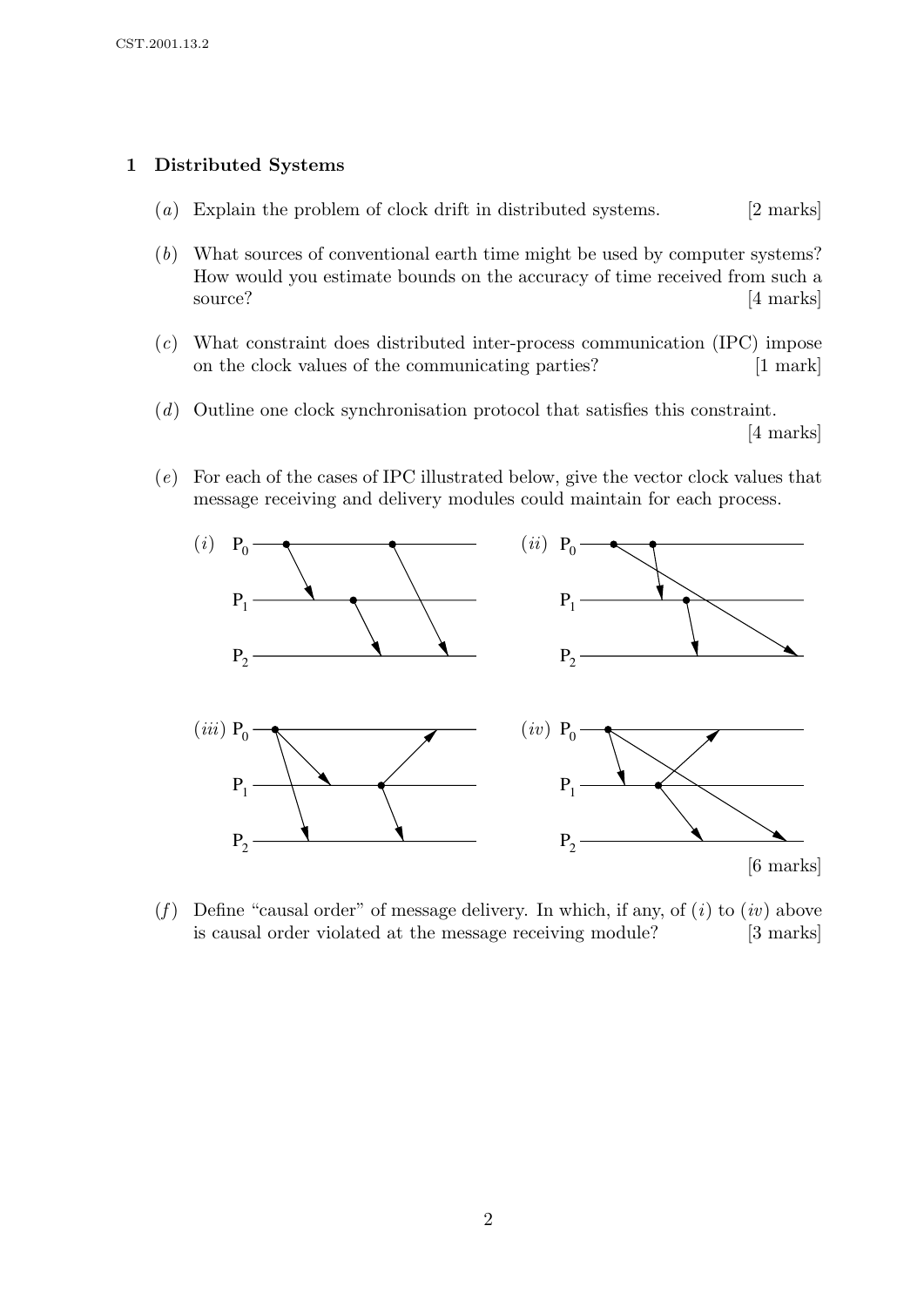### 2 Computer Design

- (a) What is a *data cache* and what properties of data access does it exploit? [5 marks]
- (b) What is a direct mapped cache and under what conditions will it exhibit poor performance? [5 marks]
- (c) Under what circumstances might a word of data in main memory be simultaneously held in two separate first-level cache lines? [5 marks]
- (d) A translation look aside buffer is a specialised cache. What does it typically store and why is it often a factor of 1000 smaller than a data cache? [5 marks]

### 3 Digital Communication I

- (a) Define the terms circuit and packet in the context of communication systems. [5 marks]
- (b) What sort of guarantee does circuit switching provide? [5 marks]
- (c) What advantages does packet switching provide over circuit switching? [5 marks]
- (d) Which of frequency division multiplexing, time division multiplexing and code division multiplexing lend themselves to circuit switching? Which to packet switching? Explain why or why not in each case. [5 marks]

#### 4 Computer Graphics and Image Processing

- (a) Describe the z-buffer polygon scan conversion algorithm. [10 marks]
- (b) In ray tracing, once we have determined where a ray strikes an object, the illumination at the intersection point can be calculated using the formula:

$$
I = I_a k_a + \sum_i I_i k_d (\mathbf{L}_i \cdot \mathbf{N}) + \sum_i I_i k_s (\mathbf{R}_i \cdot \mathbf{V})^n
$$

Explain what real effect each of the three terms is trying to model and explain what each of the following symbols means, within the context of this formula:

$$
I, I_a, i, I_i, k_a, k_d, k_s, L_i, N, R_i, V, n
$$

[10 marks]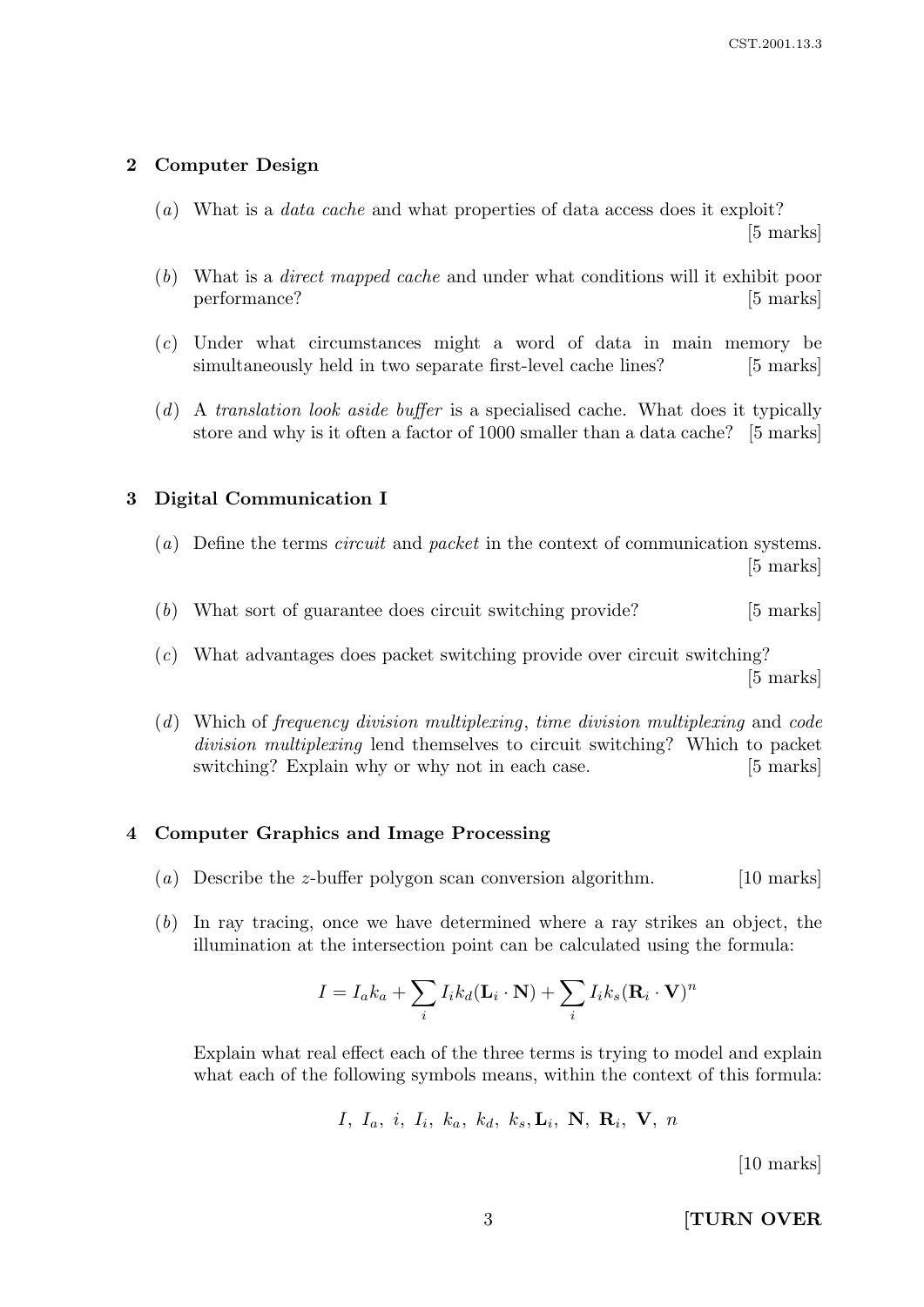# 5 Business Studies

- (a) What is meant by the terms supply curve and demand curve, and what is significant about the point where they cross? [5 marks]
- (b) What is meant by the terms cost curve and break-even point? Draw a diagram to show the relation between them and the demand curve. How would you attempt to establish a demand curve in practice? [5 marks]
- (c) The cost and demand schedules for a particular product are given in the following table. What price should the manufacturer set? [5 marks]

| Volume, $k$    | Unit Cost | Unit Price |
|----------------|-----------|------------|
|                | 11.8      | 19         |
| 2              | 11.6      | 18         |
| 3              | 11.4      | 17         |
| $\overline{4}$ | 11.2      | 16         |
| 5              | 11.0      | 15         |
| 6              | 10.8      | 14         |
| 7              | 10.6      | 13         |
| 8              | 10.4      | 12         |
| 9              | 10.2      | 11         |
| $10\,$         | 10.0      | 10         |

(d) Discuss the economic impact of the advent of the Internet. [5 marks]

## 6 Comparative Programming Languages

- (a) Briefly explain the concept of coroutines as used in BCPL and outline the effect of the library functions createco(f, size), deleteco(ctpr), callco(cptr, val) and cowait(val). [10 marks]
- (b) Outline how you would design a coroutine to merge, in increasing order, two infinite streams of increasing integers supplied by two other coroutines.

[5 marks]

(c) Briefly outline how you would implement an analogous merging mechanism in an object-oriented language, such as Java, that does not provide a coroutine mechanism. [5 marks]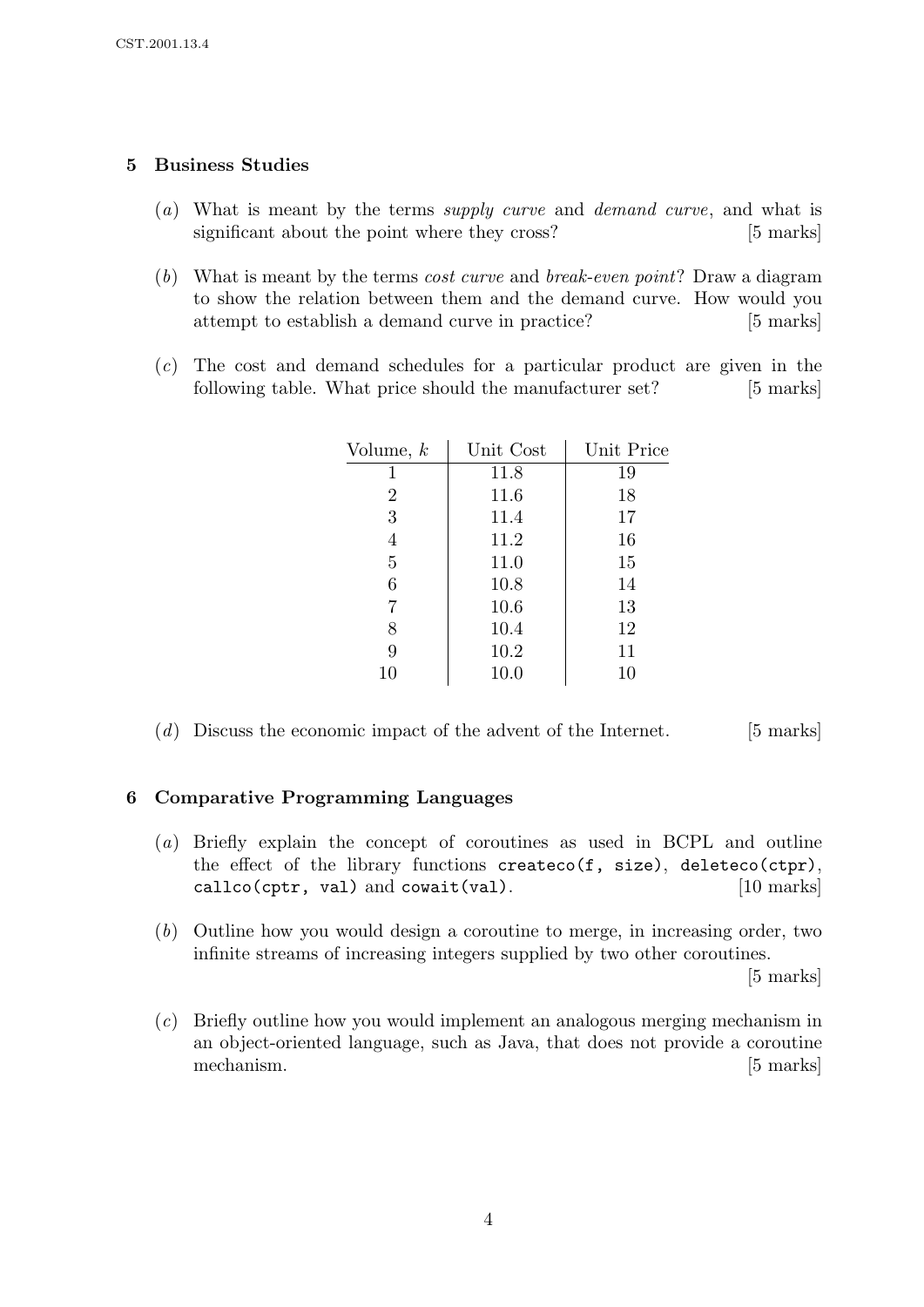### 7 Compiler Construction

(a) Describe one possible structure (e.g. ELF) of an object file. Illustrate your answer by considering the form of object file which might result from the following C program.

> int  $a = 1$ ,  $b = -1$ ; extern int g(int); extern int c; int f() { return  $g(a-b) + c$ ; }

It is not necessary to consider the exact instruction sequence, just issues concerning its interaction with the object file format. [10 marks]

- (b) Describe how a linker takes a sequence of such programs and produces an executable file. [4 marks]
- $(c)$  Compare and contrast *static* and *dynamic* linking in a system using your object file format.  $[6 \text{ marks}]$

#### 8 Prolog for Artificial Intelligence

A weighted binary tree can be defined using compound terms in the following way. A node of the tree is represented by the term  $n(V, L, R)$ , where V stands for the value of the node, and  $L$  and  $R$  stand for the left and right branches, respectively. A terminal node has the R and L components instantiated to the null list.

Given an input tree  $T$ , write a Prolog program that constructs a tree of the same shape as  $T$ , but in which the value of each node has been set to the value of the maximum value node in T.

[Note: Maximum marks are available only for programs that perform this task in one recursive descent of the input tree, and which use no more than four clauses.]

[20 marks]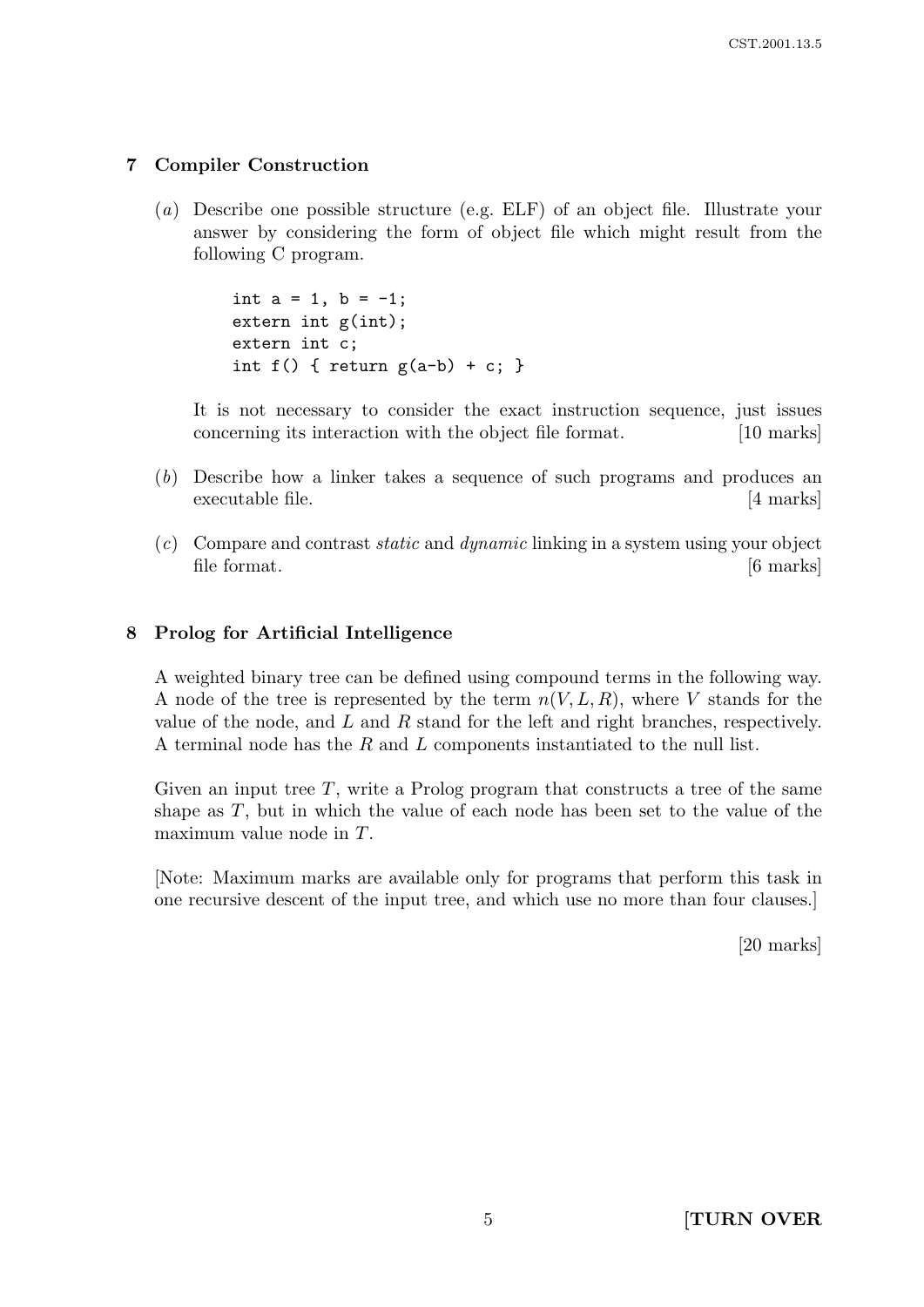# 9 Databases

The environmental agency is setting up an SQL database to monitor long-term trends in the climate. Data are collected from observatories of a number of different kinds.

Flood risk is of particular concern. Each water authority measures river levels and rates of flow hourly at major points, and records reservoir levels daily.

In addition, the agency maintains weather stations both inland and at sea. These record precipitation (rainfall etc.), temperature, sunshine, air pressure and wind. Values of new precipitation, temperature, pressure, and wind speed and direction are taken hourly; gusts of over 60 m.p.h. are noted whenever they occur.

Maximum and minimum temperature and pressure, the total number of hours of sunshine and the total precipitation are recorded daily. Inland stations can be grouped by water authority.

By default these primary data will be relegated to archive after 2 years. Selected information is retained permanently in a data warehouse. This serves two purposes. First, it holds monthly summary data consisting of the maximum (and minimum as appropriate) day value for each statistic, together with the monthly totals of sunshine and precipitation. The warehouse also keeps detailed information relating to periods of extreme weather from the relevant observatories, with one or more keywords describing the nature of the incident (flood, blizzard, hurricane etc.) and an optional comment.

Write notes to assist in the design of the schema for the relational data warehouse, including any diagrams that you find helpful. Explain how your design will enable meteorologists to find relevant past records, noting any assumptions that you make about the nature of the data.

[You should not go into unnecessary detail about the structure of the primary database. You may assume that expert meteorologists will select the data for the warehouse.]

[20 marks]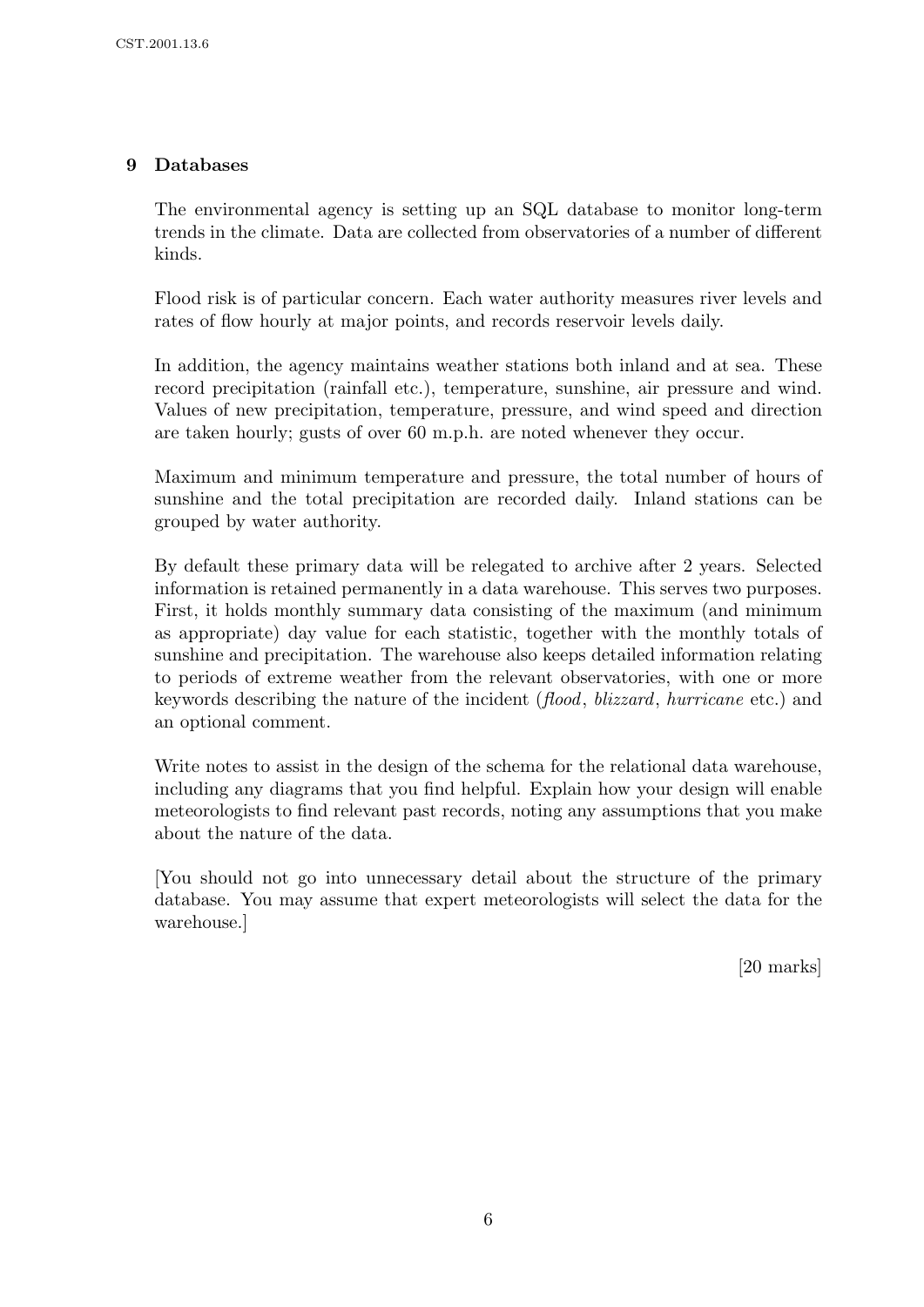#### 10 Numerical Analysis II

(a) Taylor's theorem states that if  $x \in [a, b]$  and  $f \in C^{N+1}[a, b]$ 

$$
f(x) = T_N(a) + \frac{1}{N!} \int_a^x f^{(N+1)}(t) (x - t)^N dt
$$

where

$$
T_N(a) = f(a) + (x - a)f'(a) + \frac{(x - a)^2}{2!}f''(a) + \dots + \frac{(x - a)^N}{N!}f^{(N)}(a).
$$

Prove Taylor's theorem. [6 marks]

(b) Peano's theorem states that if a quadrature rule integrates polynomials of degree N exactly over an interval  $[a, b]$  then the error in integrating  $f \in C^{N+1}[a, b]$  can be expressed as

$$
E(f) = \int_a^b f^{(N+1)}(t)K(t) dt
$$

where

$$
K(t) = \frac{1}{N!} E_x[(x - t)_+^N].
$$

Explain the notation  $E(f)$ ,  $E_x$  and  $(x-t)_+^N$ 

- (c) Use Taylor's theorem to prove Peano's theorem. [8 marks]
- (d) Under what additional condition may the simplified formula

$$
E(f) = \frac{f^{(N+1)}(\xi)}{(N+1)!} E(x^{N+1})
$$

be applied? [2 marks]

 $[4$  marks]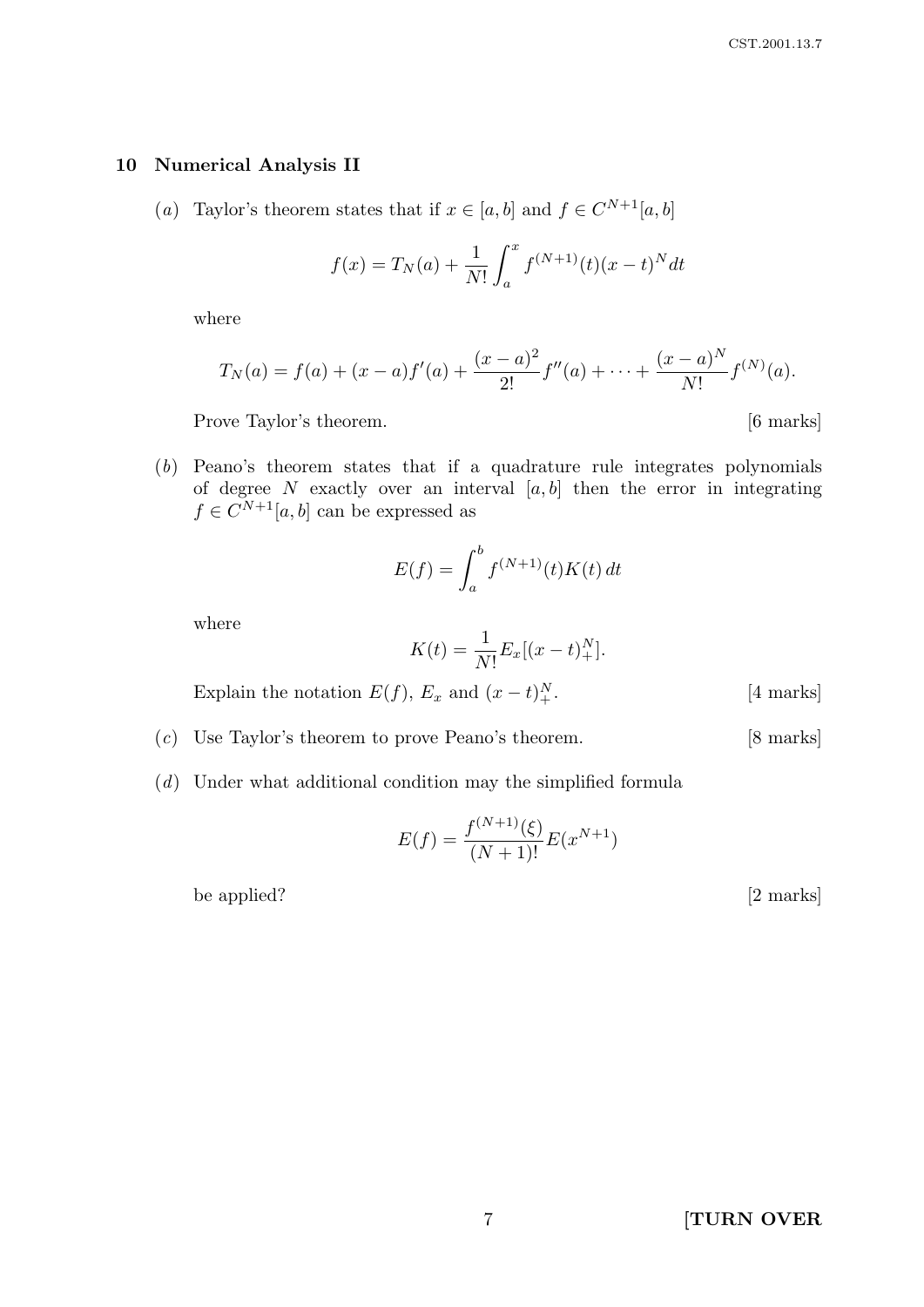#### 11 Introduction to Functional Programming

- (a) Write a recursive definition of a function that appends two lists. [3 marks]
- (b) Give a definition of a recursive datatype sequence that implements lazy lists. [3 marks]
- (c) Write a function

applistq : 'a list  $\rightarrow$  'a sequence  $\rightarrow$  'a sequence

which, applied to a list  $l$  and a sequence  $s$ , produces a sequence  $s'$  which corresponds to the lazy list obtained by appending  $l$  to the front of  $s$ .

[6 marks]

 $(d)$  Prove, by structural induction on lists, that your definition of applistq satisfies the following identity for any lists  $l1$  and  $l2$  and any sequence s. Make sure you give an accurate statement of the induction hypothesis.

applistq  $11$  (applistq  $12 s$ ) = applistq (11012) s

[8 marks]

#### 12 Computer Vision

Give *three* examples of problems in computer vision which are formally ill-posed. In each case explain how one or more of Hadamard's criteria for well-posed problems has failed to be satisfied. Illustrate how addition of ancillary constraints or assumptions, even metaphysical assumptions about how the world behaves, enable one to convert the ill-posed problem into a well-posed problem. Finally, discuss how the use of Bayesian priors can perform this function.

[20 marks]